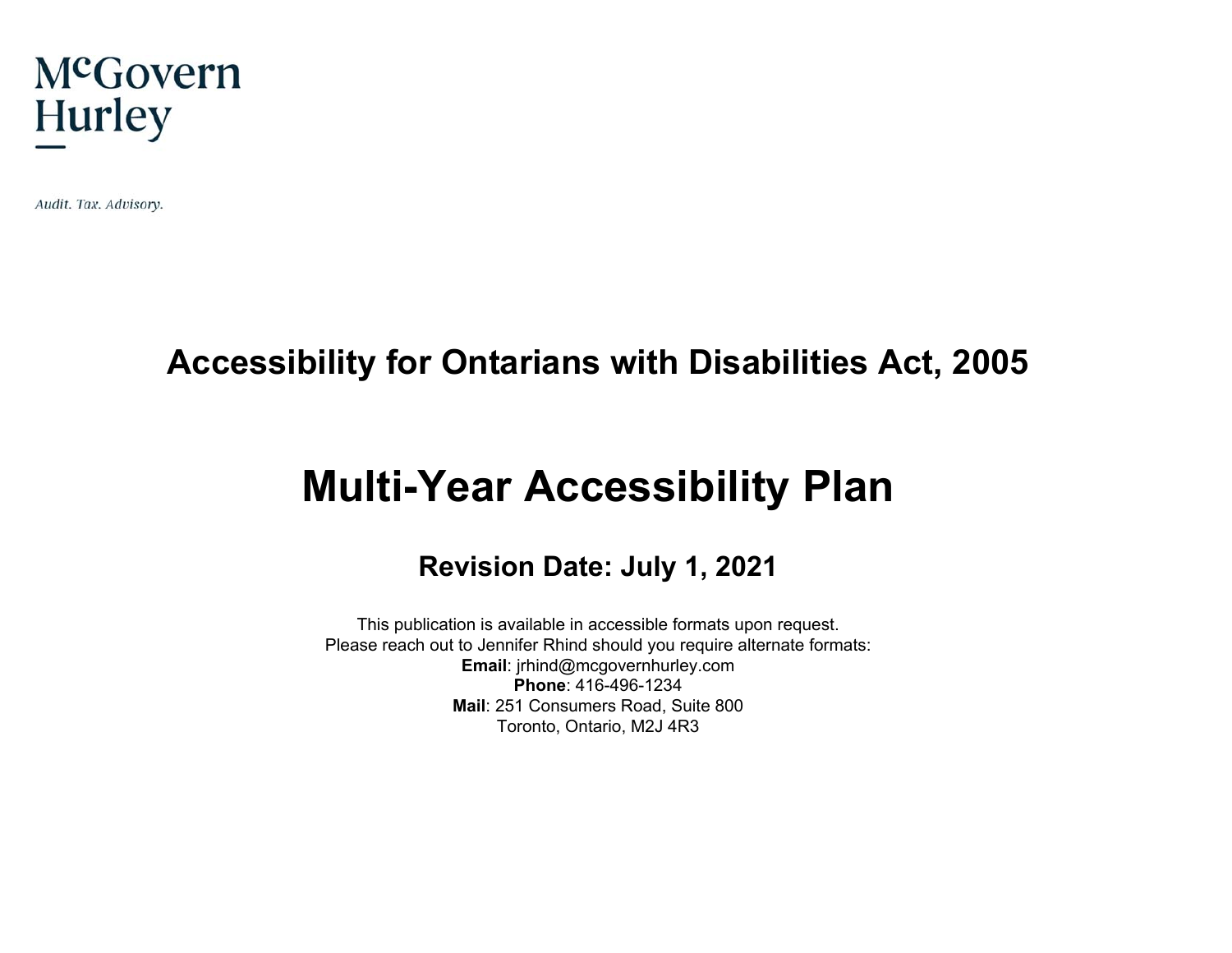### **Statement of Commitment:**

McGovern Hurley (MH) is committed to treating all people in a way that allows them to maintain their dignity and independence. MH is committed to meeting the needs of people with disabilities in a timely manner, and will do so by preventing and removing barriers to accessibility and meeting the accessibility requirements under the Accessibility for Ontarians with Disabilities Act, 2005 (AODA) and its regulations.

This plan will:

- List the area of focus under the Integrated Accessibility Standards (**https://www.ontario.ca/laws/regulation/110191)** and describe the action item by which McGovern Hurley (MH) will remove and prevents barriers to people with disabilities;
- Identify the current status of each action item to show to progress that MH has made in planning, adapting and removing barriers that were identified in the past multi-year review planning;
- Describe the measures MH plans to take in the coming years to remove and prevent barriers to service and opportunity for people with disabilities; and
- Be made accessible to the public by including on the MH website.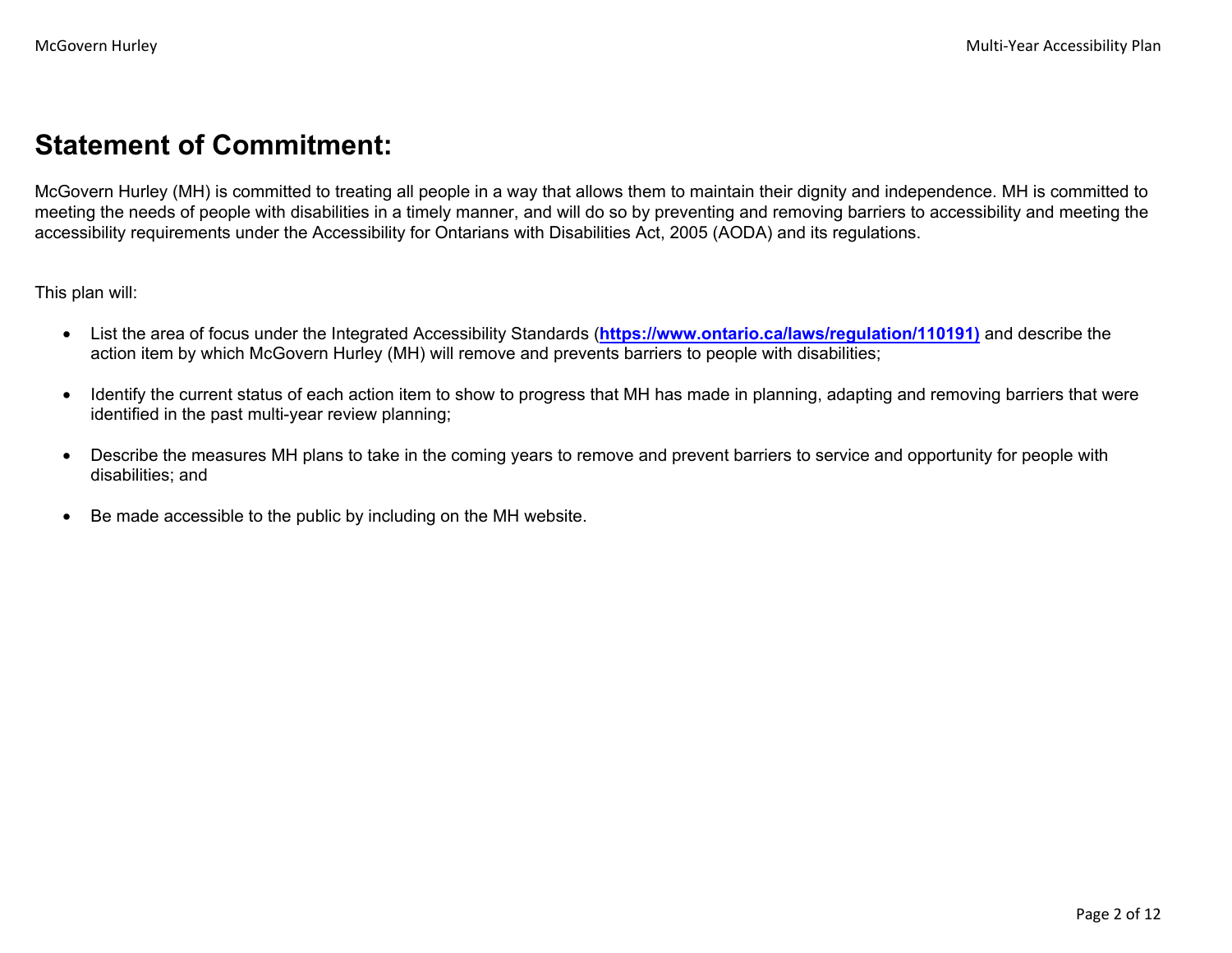| <b>Initiative</b>                                           | <b>Description</b>                                                                                                                                                                                                                                                                                                                                                                                                                                                                                                                                                                                                                                                                                                                                                                                                                                                                                                                                                                                                                                                                                          |           | <b>Action</b>                                                                                                                                                                                                                                                                                                                   | <b>Status</b> |
|-------------------------------------------------------------|-------------------------------------------------------------------------------------------------------------------------------------------------------------------------------------------------------------------------------------------------------------------------------------------------------------------------------------------------------------------------------------------------------------------------------------------------------------------------------------------------------------------------------------------------------------------------------------------------------------------------------------------------------------------------------------------------------------------------------------------------------------------------------------------------------------------------------------------------------------------------------------------------------------------------------------------------------------------------------------------------------------------------------------------------------------------------------------------------------------|-----------|---------------------------------------------------------------------------------------------------------------------------------------------------------------------------------------------------------------------------------------------------------------------------------------------------------------------------------|---------------|
| <b>Establishment</b><br>of Accessibility<br><b>Policies</b> | 3. (1) Every obligated organization shall develop, implement and maintain<br>policies governing how the organization achieves or will achieve accessibility<br>through meeting its requirements under the accessibility standards referred to<br>in this Regulation.<br>3. (2) Obligated organizations, other than small organizations, shall include a<br>statement of organizational commitment to meet the accessibility needs of<br>persons with disabilities in a timely manner in their policies. O. Reg. 191/11,<br>s. 3(2).<br>3. (3) Every obligated organization, other than a small organization, shall,<br>(a) prepare one or more documents describing the policies it developed under<br>subsection (1); and<br>(b) make the documents publicly available and, on request, provide them in<br>an accessible format. O. Reg. 165/16, s. 3 (1).                                                                                                                                                                                                                                                 |           | Developed the Accessibility for Ontarians<br>with Disabilities Act - Plan and Policies                                                                                                                                                                                                                                          | Complete      |
| <b>Accessibility</b><br><b>Plans</b>                        | 4. (1) The Government of Ontario, Legislative Assembly, designated public<br>sector organizations and large organizations shall,<br>(a) establish, implement, maintain and document a multi-year accessibility<br>plan, which outlines the organization's strategy to prevent and remove<br>barriers and meet its requirements under this Regulation;<br>(b) post the accessibility plan on their website, if any, and provide the plan in<br>an accessible format upon request; and<br>(c) review and update the accessibility plan at least once every five years.<br>80.44 In addition to the accessibility plan requirements set out in section 4,<br>obligated organizations, other than small organizations, shall ensure that their<br>multi-year accessibility plans include the following:<br>1. Procedures for preventative and emergency maintenance of the accessible<br>elements in public spaces as required under this Part.<br>2. Procedures for dealing with temporary disruptions when accessible<br>elements required under this Part are not in working order. O. Reg. 413/12,<br>s. 6. |           | Developed a multi-year plan<br>Posted to MH's website<br>Created/implemented a review cycle for<br>once every five years                                                                                                                                                                                                        | Complete      |
| <b>Self-Service</b><br><b>Kiosks</b>                        | 6. (2) Large organizations and small organizations shall have regard to the<br>accessibility for persons with disabilities when designing, procuring or<br>acquiring self-service kiosks. O. Reg. 191/11, s. 6 (2).                                                                                                                                                                                                                                                                                                                                                                                                                                                                                                                                                                                                                                                                                                                                                                                                                                                                                         |           | Obligations and procedures are referenced<br>in the Accessibility for Ontarians with<br><b>Disabilities Act Policies</b>                                                                                                                                                                                                        | Ongoing       |
| <b>Training</b>                                             | 7. (1) Every obligated organization shall ensure that training is provided on<br>the requirements of the accessibility standards referred to in this Regulation<br>and on the Human Rights Code as it pertains to persons with disabilities to,<br>(a) all employees, and volunteers;<br>(b) all persons who participate in developing the organization's policies; and<br>(c) all other persons who provide goods, services or facilities on behalf of the<br>organization.                                                                                                                                                                                                                                                                                                                                                                                                                                                                                                                                                                                                                                | $\bullet$ | All staff and persons who participate in<br>developing the organization's policies are<br>trained as appropriate<br>Obligations and procedures are referenced<br>in the Accessibility for Ontarians with<br><b>Disabilities Act Policy</b><br>The Accessibility for Ontarians with<br>Disabilities Act Policy is posted on MH's |               |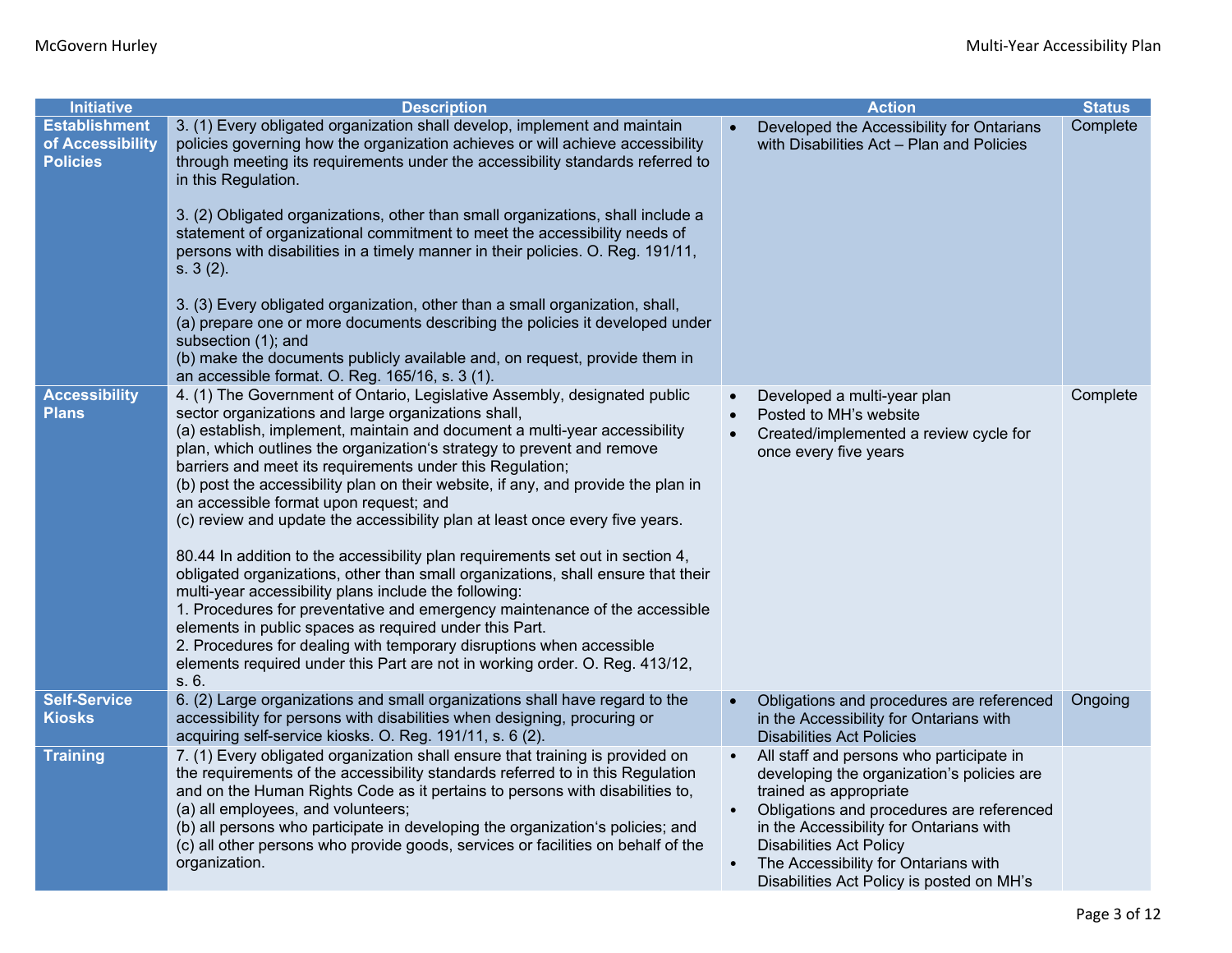7. (2) The training on the requirements of the accessibility standards and on the Human Rights Code referred to in subsection (1) shall be appropriate to the duties of the employees, volunteers and other persons. O. Reg. 191/11, s. 7 (2).

7. (3) Every person referred to in subsection (1) shall be trained as soon as practicable. O. Reg. 191/11, s. 7 (3).

7. (4) Every obligated organization shall provide training in respect of any changes to the policies described in section 3 on an ongoing basis. O. Reg. 191/11, s. 7 (4).

7. (5) The Government of Ontario, the Legislative Assembly, every designated public sector organization and every large organization shall keep a record of the training provided under this section, including the dates on which the training is provided and the number of individuals to whom it is provided. O. Reg. 191/11, s. 7 (5).

80.49 (1) In addition to the requirements in section 7, every provider shall ensure that the following persons receive training about the provision of the provider's goods, services or facilities, as the case may be, to persons with disabilities:

- 1. Every person who is an employee of, or a volunteer with, the provider.
- 2. Every person who participates in developing the provider's policies.
- 3. Every other person who provides goods, services or facilities on behalf of the provider. O. Reg. 165/16, s. 16.

80.49 (2) The training must include a review of the purposes of the Act and the requirements of this Part and instruction about the following matters:

- 1. How to interact and communicate with persons with various types of disability.
- 2. How to interact with persons with disabilities who use an assistive device or require the assistance of a guide dog or other service animal or the assistance of a support person.
- 3. How to use equipment or devices available on the provider's premises or otherwise provided by the provider that may help with the provision of goods, services or facilities to a person with a disability.
- 4. What to do if a person with a particular type of disability is having difficulty accessing the provider's goods, services or facilities. O. Reg. 165/16, s. 16.

80.49 (3) Every person referred to in subsection (1) shall be trained as soon as practicable. O. Reg. 165/16, s. 16.

website to share the training policy with the public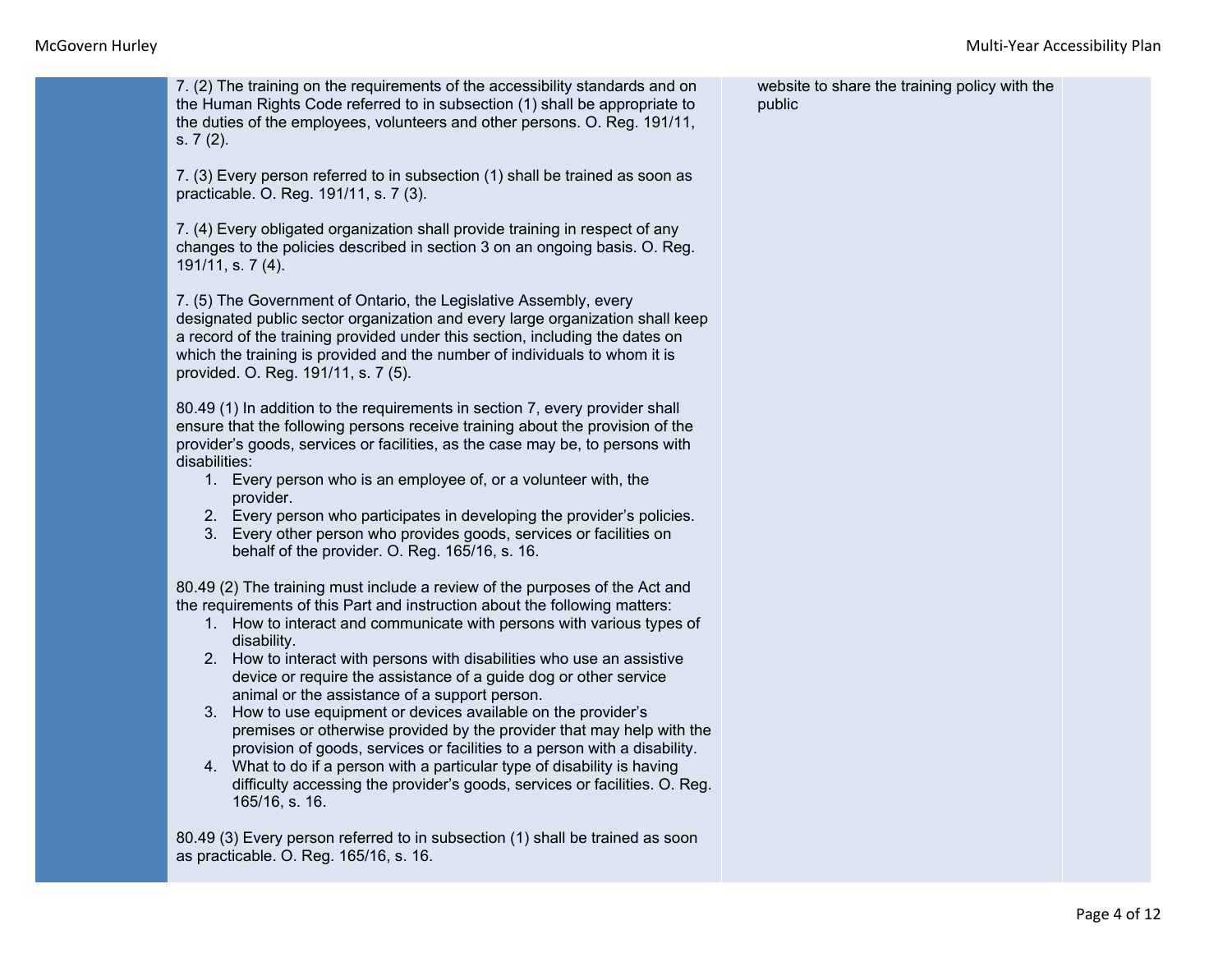|                                                                                | 80.49 (4) Every provider shall also provide training on an ongoing basis in<br>respect of any changes to the policies described in section 80.46. O. Reg.<br>165/16, s. 16.                                                                                                                                                                                                                                                                                                                                                                                                                |                        |                                                                                                                                                                                                                                                                                              |          |
|--------------------------------------------------------------------------------|--------------------------------------------------------------------------------------------------------------------------------------------------------------------------------------------------------------------------------------------------------------------------------------------------------------------------------------------------------------------------------------------------------------------------------------------------------------------------------------------------------------------------------------------------------------------------------------------|------------------------|----------------------------------------------------------------------------------------------------------------------------------------------------------------------------------------------------------------------------------------------------------------------------------------------|----------|
|                                                                                | 80.49 (5) Every provider, other than a small organization, shall keep records<br>of the training provided under this section, including the dates on which the<br>training is provided and the number of individuals to whom it is provided. O.<br>Reg. 165/16, s. 16.                                                                                                                                                                                                                                                                                                                     |                        |                                                                                                                                                                                                                                                                                              |          |
|                                                                                | 80.49 (6) Every provider, other than a small organization, shall,<br>(a) prepare a document that describes its training policy, summarizes the<br>content of the training and specifies when the training is to be provided; and<br>(b) on request, give a copy of the document to any person. O. Reg. 165/16, s.<br>16.                                                                                                                                                                                                                                                                   |                        |                                                                                                                                                                                                                                                                                              |          |
|                                                                                | 80.49 (7) Every provider, other than a small organization, shall notify persons<br>to whom it provides goods, services or facilities that the document required by<br>subsection (6) is available on request. O. Reg. 165/16, s. 16.                                                                                                                                                                                                                                                                                                                                                       |                        |                                                                                                                                                                                                                                                                                              |          |
|                                                                                | 80.49 (8) The notice required by subsection (7) may be given by posting the<br>information at a conspicuous place on premises owned or operated by the<br>provider, by posting it on the provider's website, if any, or by such other<br>method as is reasonable in the circumstances. O. Reg. 165/16, s. 16.                                                                                                                                                                                                                                                                              |                        |                                                                                                                                                                                                                                                                                              |          |
| Feedback                                                                       | 11. (1) Every obligated organization that has processes for receiving and<br>responding to feedback shall ensure that the processes are accessible to<br>persons with disabilities by providing or arranging for accessible formats and<br>communications supports, upon request.<br>11. (2) The organization shall notify the public about the availability of<br>accessible formats and communications supports with respect to the<br>feedback process. O. Reg. 165/16, s. 7.                                                                                                           | $\bullet$<br>$\bullet$ | All staff have been informed of MH's<br>accessibility feedback process<br>Obligations and procedures are referenced<br>in the Accessibility for Ontarians with<br><b>Disabilities Act Policy</b><br>Notification to the public about MH's<br>feedback process can be found on the<br>website | Complete |
| <b>Accessible</b><br><b>Formats &amp;</b><br><b>Communicatio</b><br>n Supports | 12. (1) Except as otherwise provided, every obligated organization shall upon<br>request provide or arrange for the provision of accessible formats and<br>communication supports for persons with disabilities,<br>a) in a timely manner that takes into account the person's accessibility needs<br>due to disability; and<br>b) at a cost that is no more than the regular cost charged to other persons.<br>12. (2) The obligated organization shall consult with the person making the<br>request in determining the suitability of an accessible format or<br>communication support. | $\bullet$<br>$\bullet$ | Obligations and procedures are referenced<br>in the Accessibility for Ontarians with<br><b>Disabilities Act Policy</b><br>Notification to the public about the<br>availability of accessible formats and<br>communication supports is found on the<br>website                                | Complete |
|                                                                                | 12. (3) Every obligated organization shall notify the public about the<br>availability of accessible formats and communication supports.                                                                                                                                                                                                                                                                                                                                                                                                                                                   |                        |                                                                                                                                                                                                                                                                                              |          |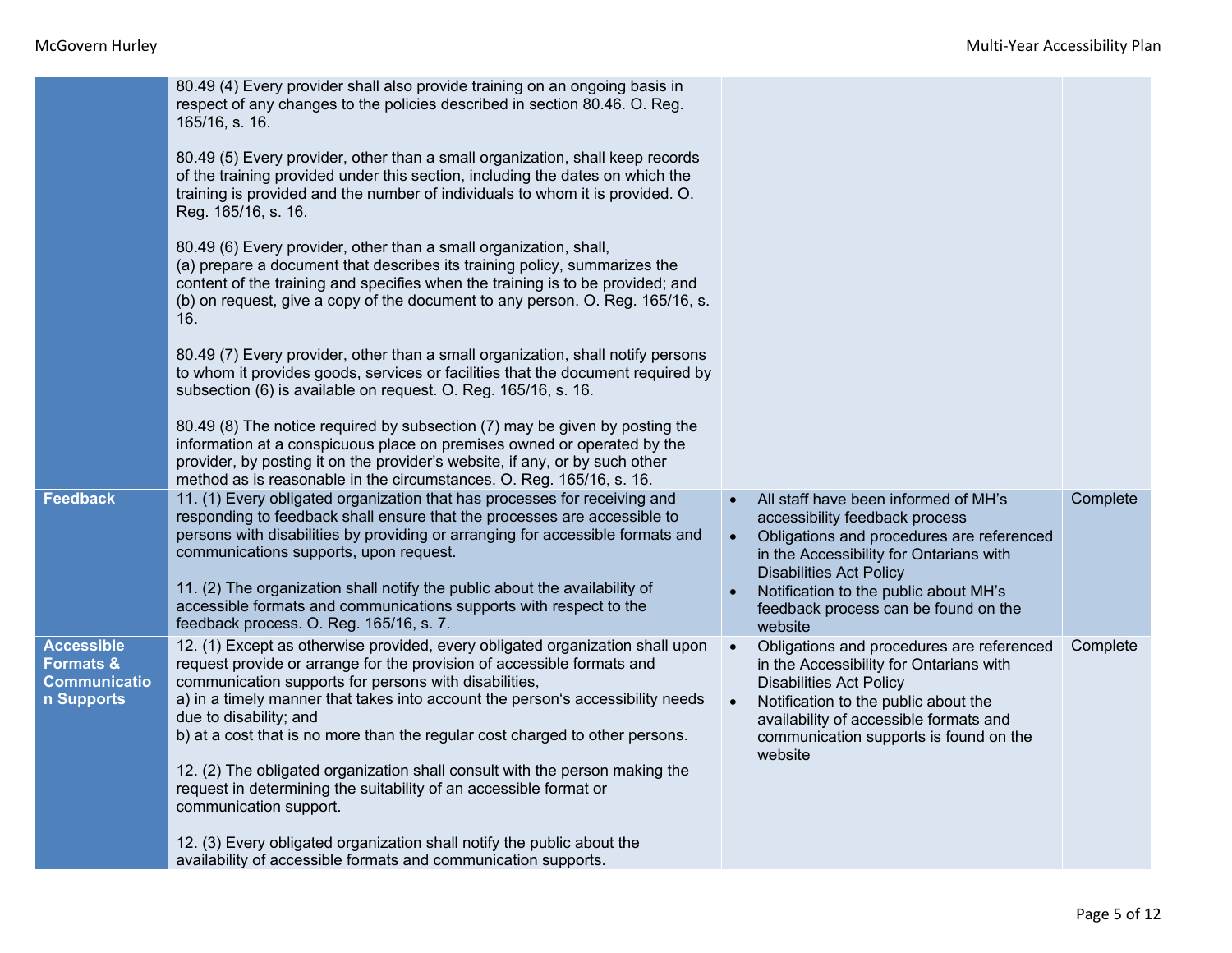| <b>Emergency</b><br>Procedures,<br><b>Plans or Public</b><br><b>Safety</b><br><b>Information</b> | 13. (1) In addition to its obligations under section 12, if an obligated<br>organization prepares emergency procedures, plans or public safety<br>information and makes the information available to the public, the obligated<br>organization shall provide the information in an accessible format or with<br>appropriate communication supports, as soon as practicable, upon request.                                                                                                                                                                                                                                                                                                                                                                                                                                                                                                                                  | Obligations and procedures are referenced<br>in the Accessibility for Ontarians with<br><b>Disabilities Act Policy</b>                                                                                                                                                                                                                                     | Complete |
|--------------------------------------------------------------------------------------------------|----------------------------------------------------------------------------------------------------------------------------------------------------------------------------------------------------------------------------------------------------------------------------------------------------------------------------------------------------------------------------------------------------------------------------------------------------------------------------------------------------------------------------------------------------------------------------------------------------------------------------------------------------------------------------------------------------------------------------------------------------------------------------------------------------------------------------------------------------------------------------------------------------------------------------|------------------------------------------------------------------------------------------------------------------------------------------------------------------------------------------------------------------------------------------------------------------------------------------------------------------------------------------------------------|----------|
| <b>Accessible</b><br><b>Websites &amp;</b><br><b>Web Content</b>                                 | 14. (2) Designated public sector organizations and large organizations shall<br>make their internet websites and web content conform with the World Wide<br>Web Consortium Web Content Accessibility Guidelines (WCAG) 2.0, initially<br>at Level A and increasing to Level AA, and shall do so in accordance with the<br>schedule set out in this section.<br>14. (4) Designated public sector organizations and large organizations for<br>their internet websites shall meet the requirements of this section.<br>14. (5) Except where meeting the requirement is not practicable, this section<br>applies,<br>(a) to websites and web content, including web-based applications, that an<br>organization controls directly or through a contractual relationship that allows<br>for modification of the product; and<br>(b) to web content published on a website after January 1, 2012. O. Reg.<br>191/11, s. 14 (5). | Website content complies with the WCAG<br>2.0 requirements<br>Obligations and procedures are referenced<br>in the Accessibility for Ontarians with<br><b>Disabilities Act Policy</b>                                                                                                                                                                       | Complete |
| <b>Recruitment-</b><br><b>General</b>                                                            | 22. Every employer shall notify its employees and the public about the<br>availability of accommodation for applicants with disabilities in its recruitment<br>processes.                                                                                                                                                                                                                                                                                                                                                                                                                                                                                                                                                                                                                                                                                                                                                  | MH indicates in the job ad on internal and<br>external jobs posted that accommodations<br>are available during the recruitment<br>process, upon request<br>Obligations and procedures are referenced<br>in the Accessibility for Ontarians with<br><b>Disabilities Act Policy</b>                                                                          | Complete |
| <b>Recruitment-</b><br><b>Assessment or</b><br><b>Selection</b><br>process                       | 23. (1) During a recruitment process, an employer shall notify job applicants,<br>when they are individually selected to participate in an assessment or<br>selection process, that accommodations are available upon request in relation<br>to the materials or processes to be used.<br>(2) If a selected applicant requests an accommodation, the employer shall<br>consult with the applicant and provide or arrange for the provision of a<br>suitable accommodation in a manner that takes into account the applicant's<br>accessibility needs due to disability.                                                                                                                                                                                                                                                                                                                                                    | In the interview confirmation/invitation<br>email, applicants will be informed that<br>interview accommodations are available<br>upon request<br>Appropriate accommodations are provided<br>to interview candidates upon request<br>Obligations and procedures are referenced<br>in the Accessibility for Ontarians with<br><b>Disabilities Act Policy</b> | Complete |
| <b>Notice to</b><br><b>Successful</b><br><b>Applicants</b>                                       | 24. Every employer shall, when making offers of employment, notify the<br>successful applicant of its policies for accommodating employees with<br>disabilities.                                                                                                                                                                                                                                                                                                                                                                                                                                                                                                                                                                                                                                                                                                                                                           | All successful applicants are required to<br>review and acknowledge all policies<br>including accessibility related policies<br>along with their Employment Letter<br>Obligations and procedures are referenced<br>in the Accessibility for Ontarians with<br><b>Disabilities Act Policy</b>                                                               | Complete |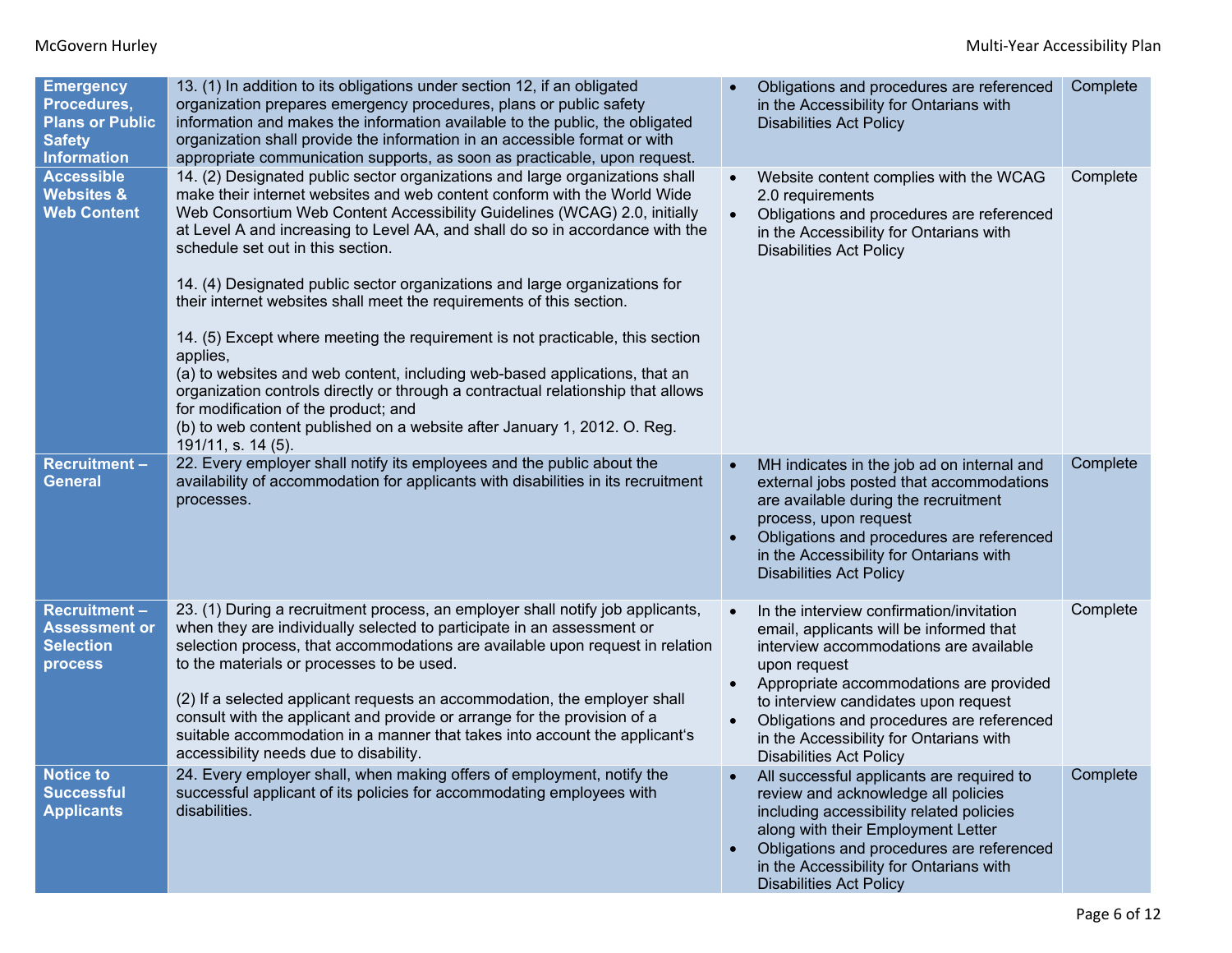| Informing<br><b>Employees of</b><br><b>Supports</b>                                                    | 25. (1) Every employer shall inform its employees of its policies used to<br>support its employees with disabilities, including, but not limited to, policies on<br>the provision of job accommodations that take into account an employee's<br>accessibility needs due to disability.<br>25. (2) Employers shall provide the information required under this section to<br>new employees as soon as practicable after they begin their employment.<br>25.(3) Employers shall provide updated information to its employees whenever<br>there is a change to existing policies on the provision of job accommodations<br>that take into account an employee's accessibility needs due to disability.                                                                                                                                                                                                                                                                                                                                                                                                                                                                                                                     |           | All new hires are required to review and<br>acknowledge all policies including<br>accessibility related policies along with<br>their Employment Letter<br>All current employees have reviewed and<br>acknowledged the applicable policies<br>Any changes to policies will be<br>communicated to all staff                                                                  |          |
|--------------------------------------------------------------------------------------------------------|-------------------------------------------------------------------------------------------------------------------------------------------------------------------------------------------------------------------------------------------------------------------------------------------------------------------------------------------------------------------------------------------------------------------------------------------------------------------------------------------------------------------------------------------------------------------------------------------------------------------------------------------------------------------------------------------------------------------------------------------------------------------------------------------------------------------------------------------------------------------------------------------------------------------------------------------------------------------------------------------------------------------------------------------------------------------------------------------------------------------------------------------------------------------------------------------------------------------------|-----------|----------------------------------------------------------------------------------------------------------------------------------------------------------------------------------------------------------------------------------------------------------------------------------------------------------------------------------------------------------------------------|----------|
| <b>Accessible</b><br><b>Formats &amp;</b><br><b>Communicatio</b><br>n Supports for<br><b>Employees</b> | 26. (1) In addition to its obligations under section 12, where an employee with<br>a disability so requests it, every employer shall consult with the employee to<br>provide or arrange for the provision of accessible formats and communication<br>supports for,<br>(a) information that is needed in order to perform the employee's job; and<br>(b) information that is generally available to employees in the workplace.<br>26. (2) The employer shall consult with the employee making the request in<br>determining the suitability of an accessible format or communication support.                                                                                                                                                                                                                                                                                                                                                                                                                                                                                                                                                                                                                           |           | Obligations and procedures are referenced<br>in the Accessibility for Ontarians with<br><b>Disabilities Act Policy</b>                                                                                                                                                                                                                                                     | Complete |
| <b>Workplace</b><br>emergency<br>response<br>information                                               | 27. (1) Every employer shall provide individualized workplace emergency<br>response information to employees who have a disability, if the disability is<br>such that the individualized information is necessary and the employer is<br>aware of the need for accommodation due to the employee's disability.<br>27. (2) If an employee who receives individualized workplace emergency<br>response information requires assistance and the employee's consent, the<br>employer shall provide the workplace emergency response information to the<br>person designated by the employer to provide assistance to the employee.<br>27. (3) Employers shall provide the information required under this section as<br>soon as practicable after the employer becomes aware of the need for<br>accommodation due to the employee's disability. O. Reg. 191/11, s. 27 (3).<br>27. (4) Every employer shall review the individualized workplace emergency<br>response information:<br>(a) when the employee moves to a different location in the organization<br>(b) when the employee's overall accommodation needs or plans are<br>reviewed; and<br>(c) when the employer reviews its general emergency response policies. | $\bullet$ | New hires will have the opportunity to<br>identify any emergency accommodation<br>needs<br>Existing employees will be able to request<br>accommodations through HR<br>Any accommodations will be recorded on<br>an Individual Accommodation Plan<br>Obligations and procedures are referenced<br>in the Accessibility for Ontarians with<br><b>Disabilities Act Policy</b> | Complete |
| <b>Documented</b><br><b>Individual</b><br><b>Accommodatio</b><br>n Plans                               | 28.(1) Employers, other than employers that are small organizations, shall<br>develop and have in place a written process for the development of<br>documented individual accommodation plans for employees with disabilities.                                                                                                                                                                                                                                                                                                                                                                                                                                                                                                                                                                                                                                                                                                                                                                                                                                                                                                                                                                                          |           | New hires will have the opportunity to<br>identify any emergency accommodation<br>needs                                                                                                                                                                                                                                                                                    | Complete |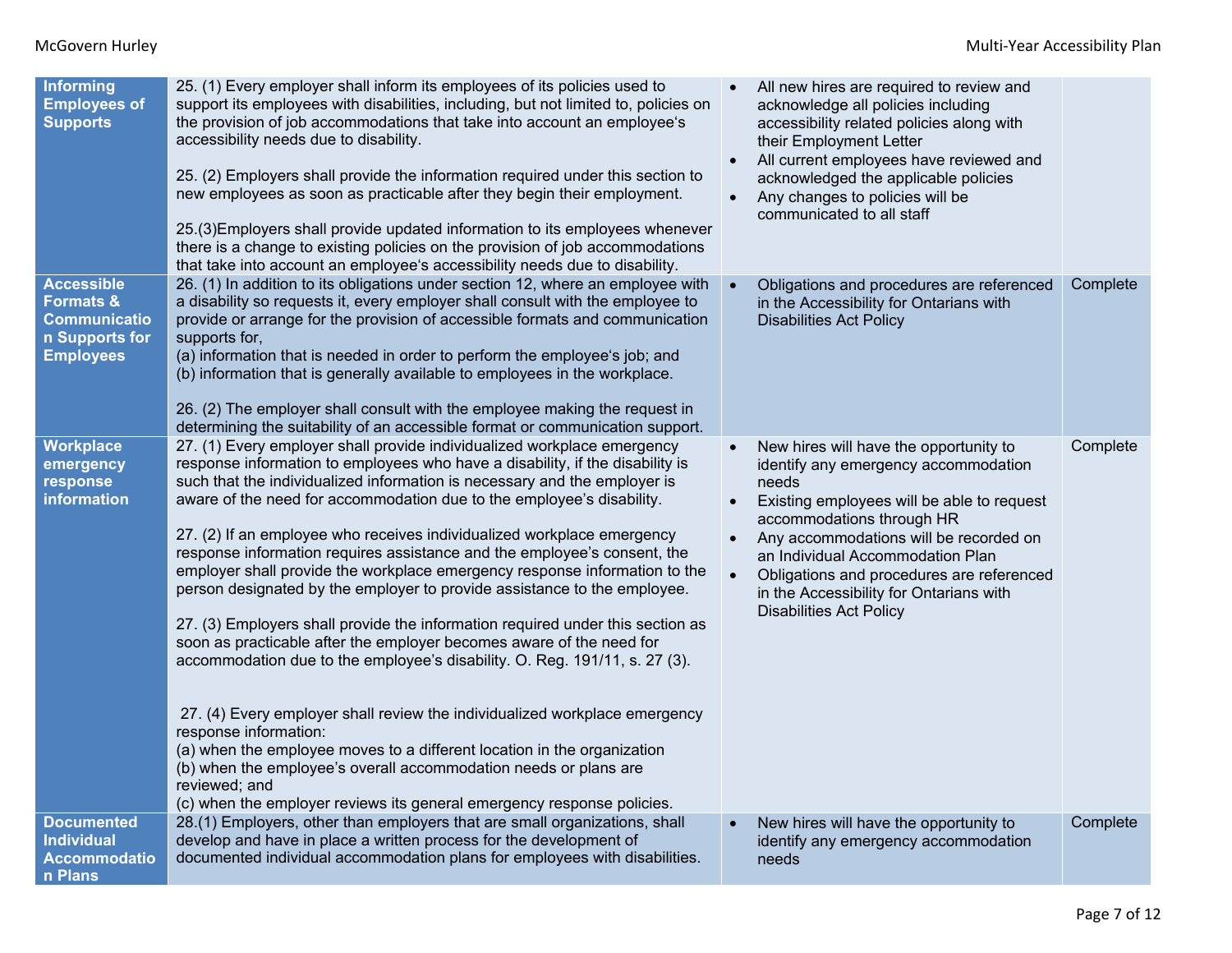|                                         | 28. (2) The process for the development of documented individual<br>accommodation plans shall include the following elements:<br>(a) The manner in which an employee requesting accommodation can<br>participate in the development of the individual accommodation plan.<br>(b) The means by which the employee is assessed on an individual basis.<br>(c) The manner in which the employer can request an evaluation by an<br>outside medical or other expert, at the employer's expense, to determine if<br>and how accommodation can be achieved.<br>(d) The manner in which the employee can request the participation of a<br>representative from their bargaining agent, where the employee is<br>represented by a bargaining agent, or other representative from the<br>workplace, where the employee is not represented by a bargaining agent, in<br>the development of the accommodation plan.<br>(e) The steps taken to protect the privacy of the employee's personal.<br>(f) The frequency with which the individual accommodation plan will be<br>reviewed and updated and the manner in which it will be done.<br>(g) If an individual accommodation plan is denied, the manner in which the<br>reasons for the denial will be provided to the employee.<br>(h) The means of providing the individual accommodation plan in a format<br>that takes into account the employee's accessibility needs due to disability.<br>(3) Individual accommodation plans shall,<br>(a) if requested, include any information regarding accessible formats and<br>communications supports provided, as described in section 26;<br>(b) if required, include individualized workplace emergency response<br>information, as described in section 27; and<br>(c) identify any other accommodation that is to be provided. O. Reg. 191/11,<br>s. 28(3). | Existing employees will be able to request<br>accommodations through HR<br>Obligations and procedures are referenced<br>in the Accessibility for Ontarians with<br><b>Disabilities Act Policy</b>                                                    |          |
|-----------------------------------------|-------------------------------------------------------------------------------------------------------------------------------------------------------------------------------------------------------------------------------------------------------------------------------------------------------------------------------------------------------------------------------------------------------------------------------------------------------------------------------------------------------------------------------------------------------------------------------------------------------------------------------------------------------------------------------------------------------------------------------------------------------------------------------------------------------------------------------------------------------------------------------------------------------------------------------------------------------------------------------------------------------------------------------------------------------------------------------------------------------------------------------------------------------------------------------------------------------------------------------------------------------------------------------------------------------------------------------------------------------------------------------------------------------------------------------------------------------------------------------------------------------------------------------------------------------------------------------------------------------------------------------------------------------------------------------------------------------------------------------------------------------------------------------------------------------------------------------------------------------|------------------------------------------------------------------------------------------------------------------------------------------------------------------------------------------------------------------------------------------------------|----------|
| <b>Return to Work</b><br><b>Process</b> | 29. (1) Every employer, other than an employer that is a small organization;<br>(a) shall develop and have in place a return to work process for its employees<br>who have been absent from work due to a disability and require disability-<br>related accommodations in order to return to work; and<br>(b) shall document the process<br>29. (2) The return to work process shall;<br>(a) outline the steps the employer will take to facilitate the return to work of<br>employees who were absent because their disability required them to be<br>away from work; and<br>(b) use individual documented accommodation plans as described in section<br>28, as part of the process.<br>29. (3) The return to work process referenced in the section does not replace<br>or override any other return to work process created by or under any other<br>statute.                                                                                                                                                                                                                                                                                                                                                                                                                                                                                                                                                                                                                                                                                                                                                                                                                                                                                                                                                                                     | Developed a process to address return to<br>work plans for employees who have been<br>absent from work due to a disability<br>Obligations and procedures are referenced<br>in the Accessibility for Ontarians with<br><b>Disabilities Act Policy</b> | Complete |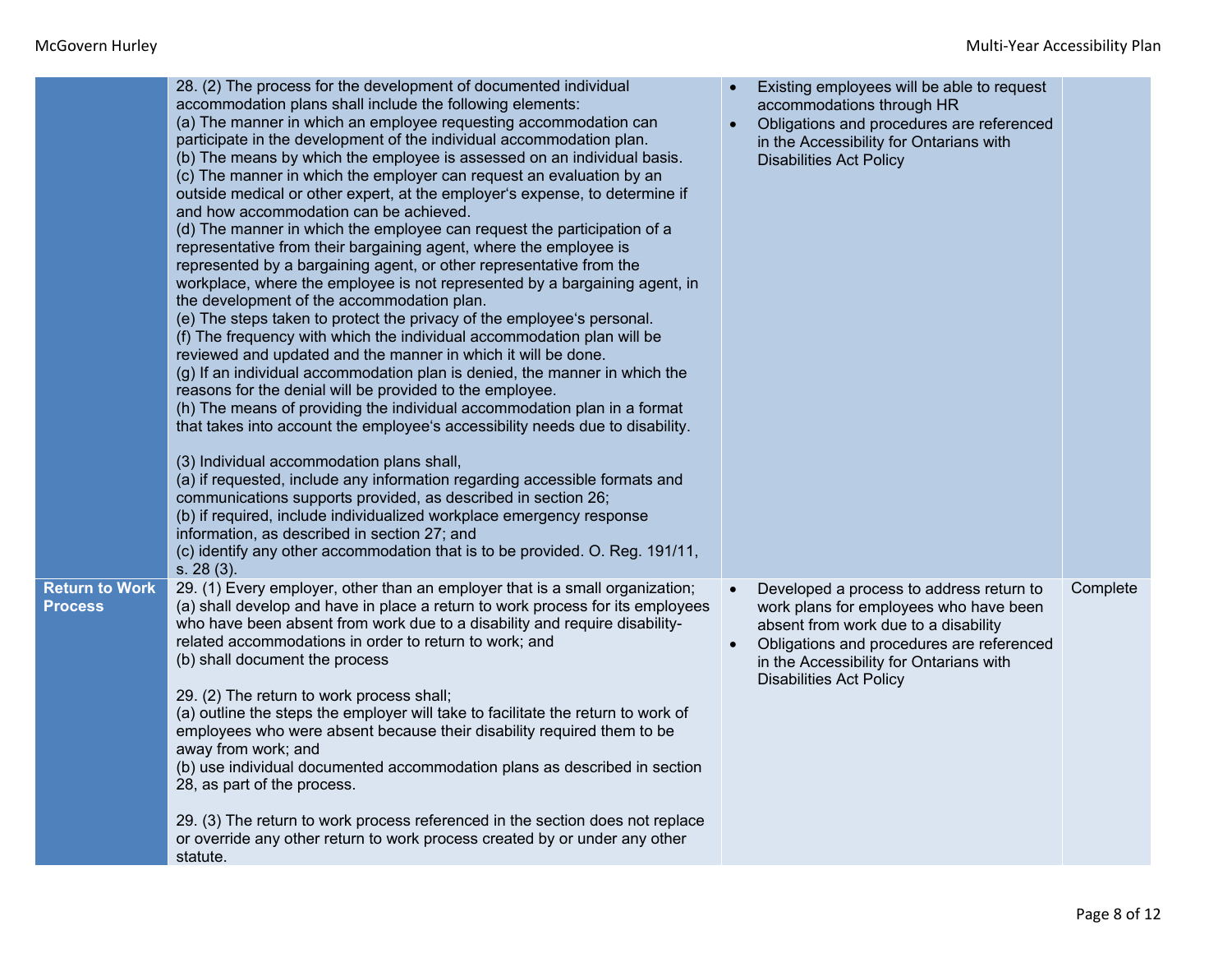| <b>Performance</b><br><b>Management</b>                                                    | 30. (1) An employer that uses performance management in respect of its<br>employees shall take into account the accessibility needs of employees with<br>disabilities, as well as individual accommodation plans, when using its<br>performance management process in respect of employees with disabilities.                                                                                                                                                                                                                                                                                                                                                                                                                                                                                                                                                                                                                                                                                                                                                                                                                                                                                                                                                                                                                                                                                                                                                                                   | Developed process to take into account<br>the accessibility needs of employees with<br>disabilities in the performance<br>management process<br>Obligations and procedures are referenced<br>in the Accessibility for Ontarians with<br><b>Disabilities Act Policy</b>             | Complete |
|--------------------------------------------------------------------------------------------|-------------------------------------------------------------------------------------------------------------------------------------------------------------------------------------------------------------------------------------------------------------------------------------------------------------------------------------------------------------------------------------------------------------------------------------------------------------------------------------------------------------------------------------------------------------------------------------------------------------------------------------------------------------------------------------------------------------------------------------------------------------------------------------------------------------------------------------------------------------------------------------------------------------------------------------------------------------------------------------------------------------------------------------------------------------------------------------------------------------------------------------------------------------------------------------------------------------------------------------------------------------------------------------------------------------------------------------------------------------------------------------------------------------------------------------------------------------------------------------------------|------------------------------------------------------------------------------------------------------------------------------------------------------------------------------------------------------------------------------------------------------------------------------------|----------|
| <b>Career</b><br><b>Development &amp;</b><br><b>Advancement</b>                            | 31. (1) An employer that provides career development and advancement to<br>its employees shall take into account the accessibility needs of its employees<br>with disabilities as well as any individual accommodation plans, when<br>providing career development and advancement to its employees with<br>disabilities.                                                                                                                                                                                                                                                                                                                                                                                                                                                                                                                                                                                                                                                                                                                                                                                                                                                                                                                                                                                                                                                                                                                                                                       | Developed process to take into account<br>the accessibility needs of employees with<br>disabilities in the career development and<br>advancement process<br>Obligations and procedures are referenced<br>in the Accessibility for Ontarians with<br><b>Disabilities Act Policy</b> | Complete |
| <b>Redeployment</b>                                                                        | 32. (1) An employer that uses redeployment shall take into account the<br>accessibility needs of its employees with disabilities, as well as individual<br>accommodation plans, when redeploying employees with disabilities.                                                                                                                                                                                                                                                                                                                                                                                                                                                                                                                                                                                                                                                                                                                                                                                                                                                                                                                                                                                                                                                                                                                                                                                                                                                                   | Developed process to take into account<br>the accessibility needs when redeploying<br>employees with disabilities<br>Obligations and procedures are referenced<br>in the Accessibility for Ontarians with<br><b>Disabilities Act Policy</b>                                        | Complete |
| <b>Service</b><br>Counters,<br><b>Fixed Queuing</b><br>Guides, and<br><b>Waiting Areas</b> | 80.41 (1) When constructing new service counters, which includes replacing<br>existing service counters, the following requirements must be met:<br>1. There must be at a minimum one service counter that accommodates a<br>mobility aid for each type of service provided and the accessible service<br>counter must be clearly identified with signage, where there are multiple<br>queuing lines and service counters.<br>2. Each service counter must accommodate a mobility aid, where a single<br>queuing line serves a single or multiple counters. O. Reg. 413/12, s. 6.<br>(2) The service counter that accommodates mobility aids must meet the<br>following requirements:<br>1. The countertop height must be such that it is usable by a person seated in<br>a mobility aid.<br>2. There must be sufficient knee clearance for a person seated in a mobility<br>aid, where a forward approach to the counter is required.<br>3. The floor space in front of the counter must be sufficiently clear so as to<br>accommodate a mobility aid. O. Reg. 413/12, s. 6.<br>Fixed queuing guides<br>80.42 When constructing new fixed queuing guides, the following<br>requirements must be met:<br>1. The fixed queuing guides must provide sufficient width to allow for the<br>passage of mobility aids and mobility assistive devices.<br>2. The fixed queuing guides must have sufficiently clear floor area to permit<br>mobility aids to turn where queuing lines change direction. | Obligations and procedures are referenced<br>in the Accessibility for Ontarians with<br><b>Disabilities Act Policy</b>                                                                                                                                                             | Ongoing  |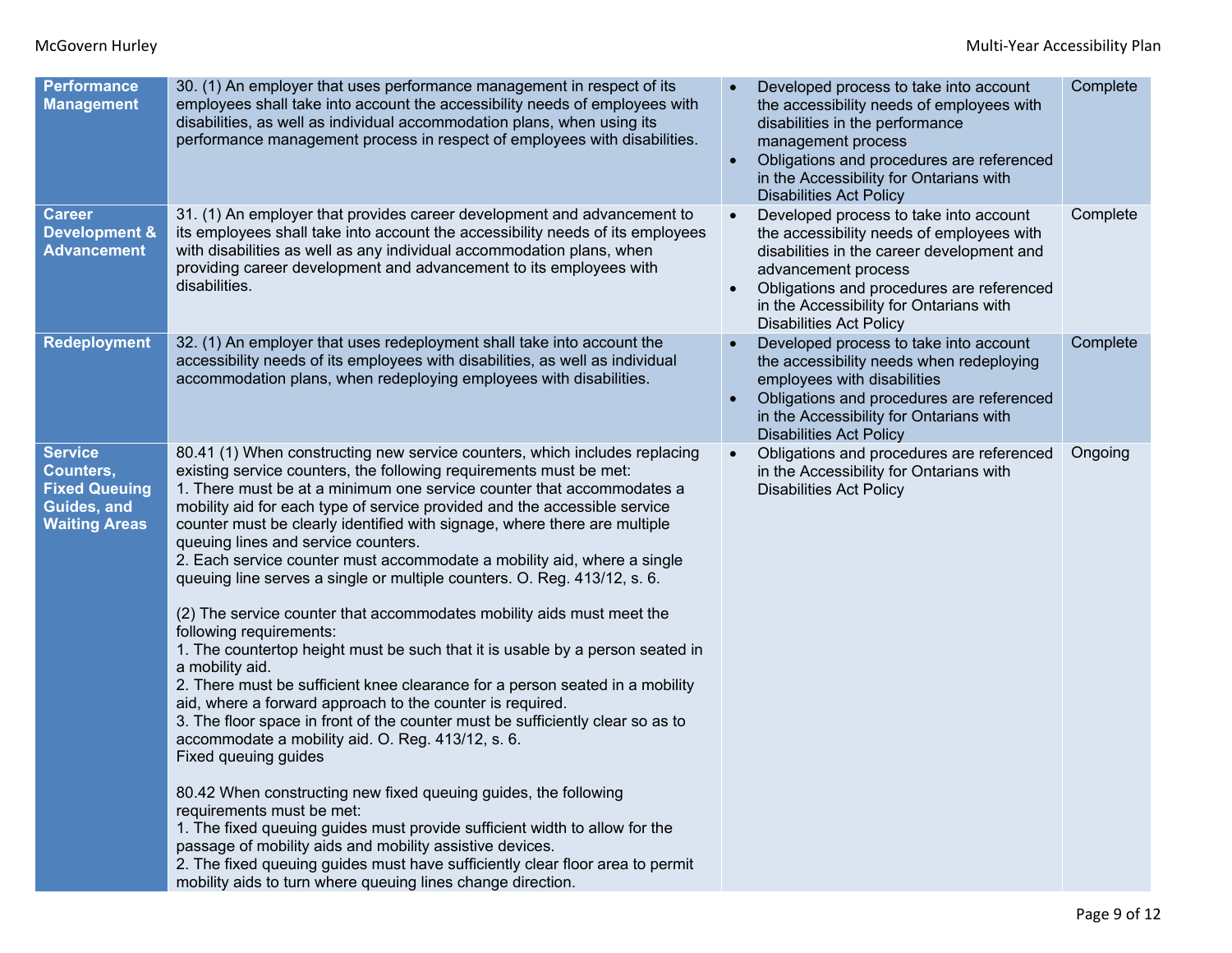|                                                      | 3. The fixed queuing guides must be cane detectable. O. Reg. 413/12, s. 6.<br><b>Waiting areas</b><br>80.43 (1) When constructing a new waiting area or redeveloping an existing<br>waiting area, where the seating is fixed to the floor, a minimum of three per<br>cent of the new seating must be accessible, but in no case shall there be<br>fewer than one accessible seating space. O. Reg. 413/12, s. 6.                                                                                                                                                                                                                                                                                                                                                                                                                                                                                                                                                                                                                                                                                                                                                                                                                                                                                                                                                                                                                                                                                                                                                                                                                                                                                                                                                                                                                                                                                                                                                                                                                                                                                     |                                                                                                                                                                                                                                                                |          |
|------------------------------------------------------|------------------------------------------------------------------------------------------------------------------------------------------------------------------------------------------------------------------------------------------------------------------------------------------------------------------------------------------------------------------------------------------------------------------------------------------------------------------------------------------------------------------------------------------------------------------------------------------------------------------------------------------------------------------------------------------------------------------------------------------------------------------------------------------------------------------------------------------------------------------------------------------------------------------------------------------------------------------------------------------------------------------------------------------------------------------------------------------------------------------------------------------------------------------------------------------------------------------------------------------------------------------------------------------------------------------------------------------------------------------------------------------------------------------------------------------------------------------------------------------------------------------------------------------------------------------------------------------------------------------------------------------------------------------------------------------------------------------------------------------------------------------------------------------------------------------------------------------------------------------------------------------------------------------------------------------------------------------------------------------------------------------------------------------------------------------------------------------------------|----------------------------------------------------------------------------------------------------------------------------------------------------------------------------------------------------------------------------------------------------------------|----------|
|                                                      | (2) For the purposes of this section, accessible seating is a space in the<br>seating area where an individual using a mobility aid can wait. O. Reg.<br>413/12, s. 6.                                                                                                                                                                                                                                                                                                                                                                                                                                                                                                                                                                                                                                                                                                                                                                                                                                                                                                                                                                                                                                                                                                                                                                                                                                                                                                                                                                                                                                                                                                                                                                                                                                                                                                                                                                                                                                                                                                                               |                                                                                                                                                                                                                                                                |          |
| <b>Customer</b><br><b>Service</b><br><b>Standard</b> | 80.46 (1) In addition to the requirements in section 3, every provider shall<br>develop, implement and maintain policies governing its provision of goods,<br>services or facilities, as the case may be, to persons with disabilities. O. Reg.<br>165/16, s. 16.<br>(2) The provider shall use reasonable efforts to ensure that the policies are<br>consistent with the following principles:<br>1. The goods, services or facilities must be provided in a manner that<br>respects the dignity and independence of persons with disabilities.<br>2. The provision of goods, services or facilities to persons with disabilities<br>must be integrated with the provision of goods, services or facilities to others,<br>unless an alternative measure is necessary, whether temporarily or on a<br>permanent basis, to enable a person with a disability to obtain, use or benefit<br>from the goods, services or facilities.<br>3. Persons with disabilities must be given an opportunity equal to that given to<br>others to obtain, use and benefit from the goods, services or facilities.<br>4. When communicating with a person with a disability, the provider shall do<br>so in a manner that takes into account the person's disability. O. Reg. 165/16,<br>s. 16.<br>(3) Without limiting subsections (1) and (2), the policies must deal with the<br>use of assistive devices by persons with disabilities to obtain, use or benefit<br>from the goods, services or facilities or with the availability of other measures,<br>if any, which enable them to do so. O. Reg. 165/16, s. 16.<br>(4) Every provider, other than a small organization, shall prepare one or more<br>documents describing the policies established under this section and, on<br>request, shall give a copy of any such document to any person. O. Reg.<br>165/16, s. 16.<br>(5) Every provider, other than a small organization, shall notify persons to<br>whom it provides goods, services or facilities that the documents required by<br>subsection (4) are available on request. O. Reg. 165/16, s. 16. | Obligations and procedures are referenced<br>in the Accessibility for Ontarians with<br><b>Disabilities Act Policy</b><br>The above policy is posted on the website<br>$\bullet$<br>to identify the steps MH takes to support<br>the Customer Service Standard | Complete |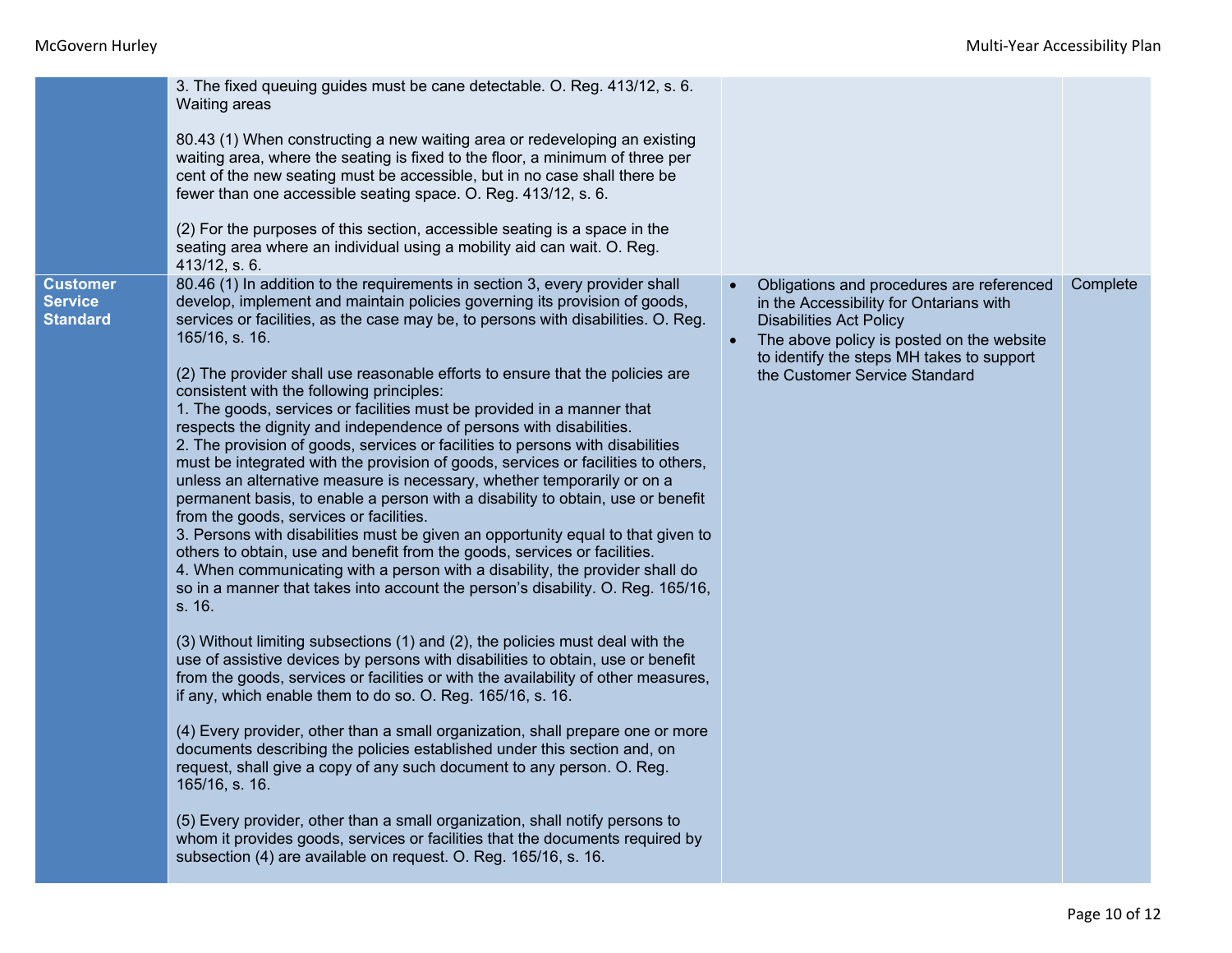|                                                                                 | (6) The notice required by subsection (5) may be given by posting the<br>information at a conspicuous place on premises owned or operated by the<br>provider, by posting it on the provider's website, if any, or by such other<br>method as is reasonable in the circumstances. O. Reg. 165/16, s. 16.                                                                                                                                                                                                                                                                                                                                                                                                                                                                                                                                                                                                                                                                                                                                                                                                                                                                                                                                                                                                                                                                                                                                                                                                                                                                                                                                                                                                                                                                                                                                                                                                                                                                                                                                                                                                                                                                                                                                                                                                                                                                                                                                                                                                                                    |                                                                                                                                                                                                                                                         |          |
|---------------------------------------------------------------------------------|--------------------------------------------------------------------------------------------------------------------------------------------------------------------------------------------------------------------------------------------------------------------------------------------------------------------------------------------------------------------------------------------------------------------------------------------------------------------------------------------------------------------------------------------------------------------------------------------------------------------------------------------------------------------------------------------------------------------------------------------------------------------------------------------------------------------------------------------------------------------------------------------------------------------------------------------------------------------------------------------------------------------------------------------------------------------------------------------------------------------------------------------------------------------------------------------------------------------------------------------------------------------------------------------------------------------------------------------------------------------------------------------------------------------------------------------------------------------------------------------------------------------------------------------------------------------------------------------------------------------------------------------------------------------------------------------------------------------------------------------------------------------------------------------------------------------------------------------------------------------------------------------------------------------------------------------------------------------------------------------------------------------------------------------------------------------------------------------------------------------------------------------------------------------------------------------------------------------------------------------------------------------------------------------------------------------------------------------------------------------------------------------------------------------------------------------------------------------------------------------------------------------------------------------|---------------------------------------------------------------------------------------------------------------------------------------------------------------------------------------------------------------------------------------------------------|----------|
| <b>Use of Service</b><br><b>Animals and</b><br><b>Support</b><br><b>Persons</b> | 80.47 (1) This section applies if goods, services or facilities are provided to<br>members of the public or other third parties at premises owned or operated by<br>the provider and if the public or third parties have access to the premises. O.<br>Reg. 165/16, s. 16.<br>(2) If a person with a disability is accompanied by a guide dog or other service<br>animal, the provider shall ensure that the person is permitted to enter the<br>premises with the animal and to keep the animal with him or her, unless the<br>animal is otherwise excluded by law from the premises. O. Reg. 165/16, s.<br>16.<br>(3) If a service animal is excluded by law from the premises, the provider shall<br>ensure that other measures are available to enable a person with a disability<br>to obtain, use or benefit from the provider's goods, services or facilities. O.<br>Reg. 165/16, s. 16.<br>(4) If a person with a disability is accompanied by a support person, the<br>provider shall ensure that both persons are permitted to enter the premises<br>together and that the person with a disability is not prevented from having<br>access to the support person while on the premises. O. Reg. 165/16, s. 16.<br>(5) The provider may require a person with a disability to be accompanied by<br>a support person when on the premises, but only if, after consulting with the<br>person with a disability and considering the available evidence, the provider<br>determines that,<br>(a) a support person is necessary to protect the health or safety of the person<br>with a disability or the health or safety of others on the premises; and<br>(b) there is no other reasonable way to protect the health or safety of the<br>person with a disability and the health or safety of others on the premises. O.<br>Reg. 165/16, s. 16.<br>(6) If an amount is payable for a person's admission to the premises or in<br>connection with a person's presence on the premises, the provider shall<br>ensure that notice is given in advance about the amount, if any, payable in<br>respect of the support person. O. Reg. 165/16, s. 16.<br>(7) If, under subsection (5), the provider requires a person with a disability to<br>be accompanied by a support person when on the premises, the provider<br>shall waive payment of the amount, if any, payable in respect of the support<br>person's admission to the premises or in connection with the support person's<br>presence on the premises. O. Reg. 165/16, s. 16. | Obligations and procedures are referenced<br>in the Accessibility for Ontarians with<br><b>Disabilities Act Policy</b><br>The above policy is posted on the website<br>to identify the steps MH takes to support<br>service animals and support persons | Complete |
|                                                                                 |                                                                                                                                                                                                                                                                                                                                                                                                                                                                                                                                                                                                                                                                                                                                                                                                                                                                                                                                                                                                                                                                                                                                                                                                                                                                                                                                                                                                                                                                                                                                                                                                                                                                                                                                                                                                                                                                                                                                                                                                                                                                                                                                                                                                                                                                                                                                                                                                                                                                                                                                            |                                                                                                                                                                                                                                                         |          |